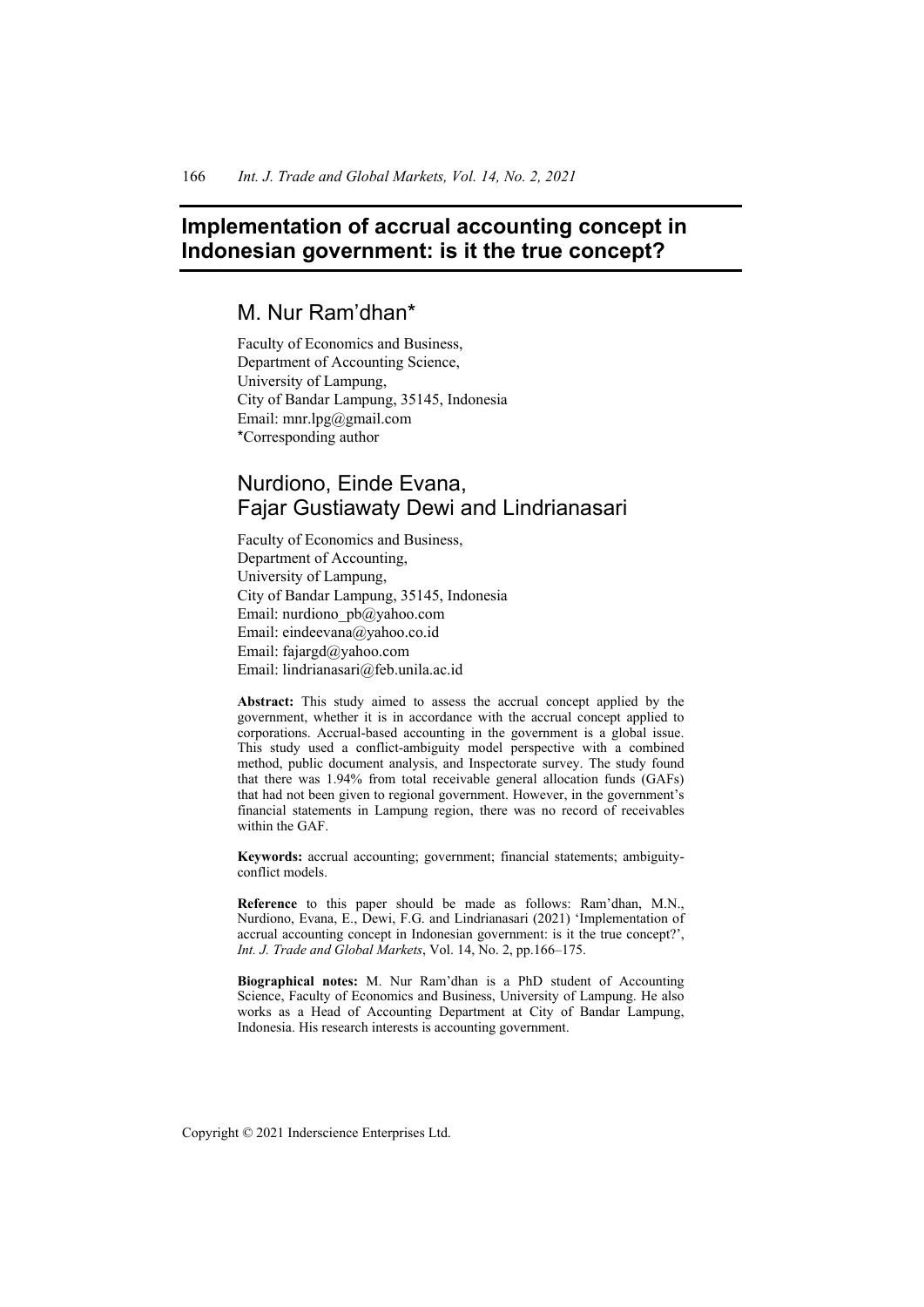Nurdiono received his PhD in Accounting from the University of Gadjah Mada, Yogyakarta-Indonesia. He is currently a Senior Lecturer in the Department of Accounting at University of Lampung, Indonesia. His research interests is public sector accounting.

Einde Evana received his PhD in Accounting from the University of Padjajaran, Bandung-Indonesia. He is currently a Senior Lecturer in the Department of Accounting at University of Lampung, Indonesia. His research interests is auditing and public sector accounting.

Fajar Gustiawaty Dewi has a PhD in Accounting from the University of Gadjah Mada, Yogyakarta-Indonesia in 2014. She is currently a vice dean for finance, general, and human resource at Faculty of Economics and Business, University of Lampung. Her research interests is accounting and management.

Lindrianasari is a Professor of Accounting at University of Lampung, Indonesia. He received his PhD from the University of Gadjah Mada, Yogyakarta-Indonesia in 2012. He is currently a Senior Lecturer in the Department of Accounting at University of Lampung, Indonesia. His research interests is business, management and accounting.

This paper is a revised and expanded version of a paper entitled 'Implementation of accrual accounting concept in ındonesian government: ıs it the true concept? (k19-115)' presented at the *SIBR 2019 Seoul Conference*, Seoul, Korea, and 20–21 April, 2019.

#### **1 Background**

The application of accrual accounting in the government of Indonesia has not been evaluated by researchers. Although some studies were already performed on this topic, the results merely discussed the impact of performance (financial, economic, and managerial) on the application of accrual concept in Indonesia. However, there is still a critical issue that must be resolved on the application of accrual concept itself. The important questions were whether the accrual concept used in the government performed as well as the accrual concept used in corporations and if there was a need to redefine accrual concept for the government. Furthermore, there might be a need for research and change as described by Bale and Dale (1998) in accrued issue in New Zealand government, where choices on the application of general principles and relevant specific elements were available to fulfil the needs of the state that aims to improve the quality, efficiency and cost-effectiveness of their public services sectors. Therefore, a careful analysis of these reforms can determine what might be transferred and which principles may apply.

This curiosity is born from the empirical evidence found during the implementation of financial management. In reality not all principles of accrual accounting are applied in government accounting. This is due to the implementation of accrual accounting in government is not only guided by the accrual based Governmental Accounting Standards issued by the Government Accounting Standards Committee, but must also consider the legislation on state finances management. Barton (1999) stated that from the beginning,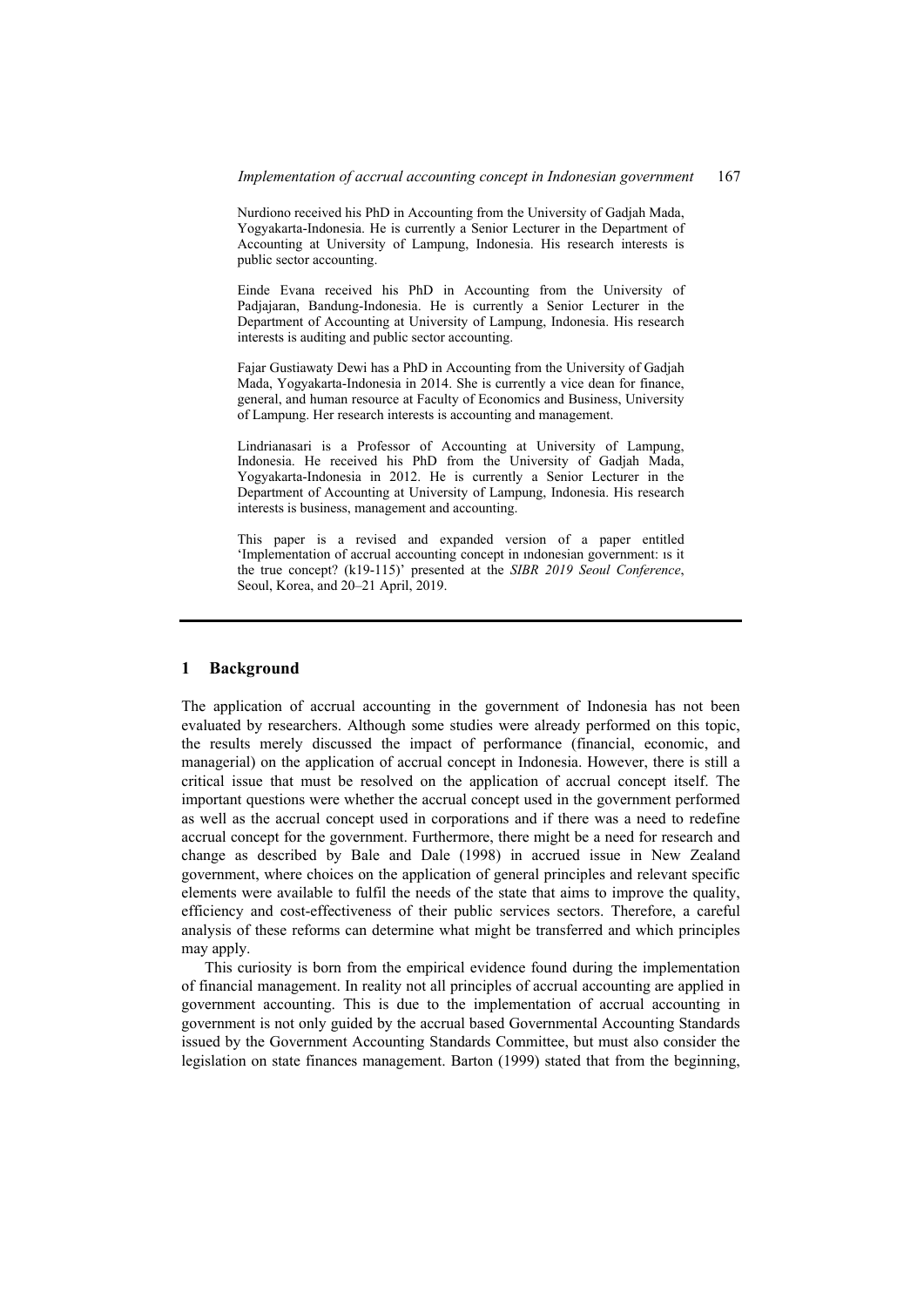he had been suggesting that the adoption of accrual accounting for corporation cannot be adopted directly into governments. Regardless, the private sector and the government are not similar in the context of accrual concept which come from the private sector and can not be applied directly to the government. Barton's doubts on the possibility of applying accrual accounting in government need to be aligned with the application of accrual accounting in Indonesia. Accrual accounting in Indonesia has started since the issuance of Government Regulation No. 71 Year 2010 concerning Governmental Accounting Standards which must be implemented no later than 4 (four) years after 2010 fiscal year.

## **2 Literature review**

*New public management (NPM)*. NPM is referred to as the solution to management problem in various organisational contexts and policy making in education reform and healthcare. NPM was like a spring for administrative reform in the 1990s. The idea to use the NPM model in government was perceived as government adopting principles that apply in corporate environment which appears more efficient and flexible in managing administrative and financial matters. NPM promotes a change from bureaucratic administration to professional management akin to business. The basic principles of NPM can be described well when separated into seven different aspects as outlined by Hood (1991). Hood (1991) explained that there are seven components doctrines associated with the emergence of NPM:

- 'Hands-on professional management' in the public sector
- explicit standards and measures of performance
- greater emphasis on output controls
- shift to disaggregation of units in the public sector
- shift to greater competition in the public sector
- stress on private sector styles of management practice
- stress on greater discipline and parsimony in resource use.

Another theory that is also quite important to explain the issue of accrual accounting in government is *the theory of organisational change*. Aminah et al. (2016) explained that previous studies also used theories of organisational change in government bureaucracy (such as De Korte and van der Pijl, 2009; Boonstra, 2003) during the transition period at the Dutch Audit Department (Netherlands). Inefficient bureaucracy will create a high-cost economy and reduce investment which can ultimately hamper economic growth (Khusaini, 2019).

*The accrual accounting*. The International Federation of Accountants (IFAC) is the organisation that supports the development, adoption and implementation of international standards for accounting education, ethics, and public sector, including audit and assurance. IFAC supports four independent standard-setting boards, which set international standards on ethics, auditing and assurance, education, accounting, and public sector accounting. IFAC has issued guidance to encourage high quality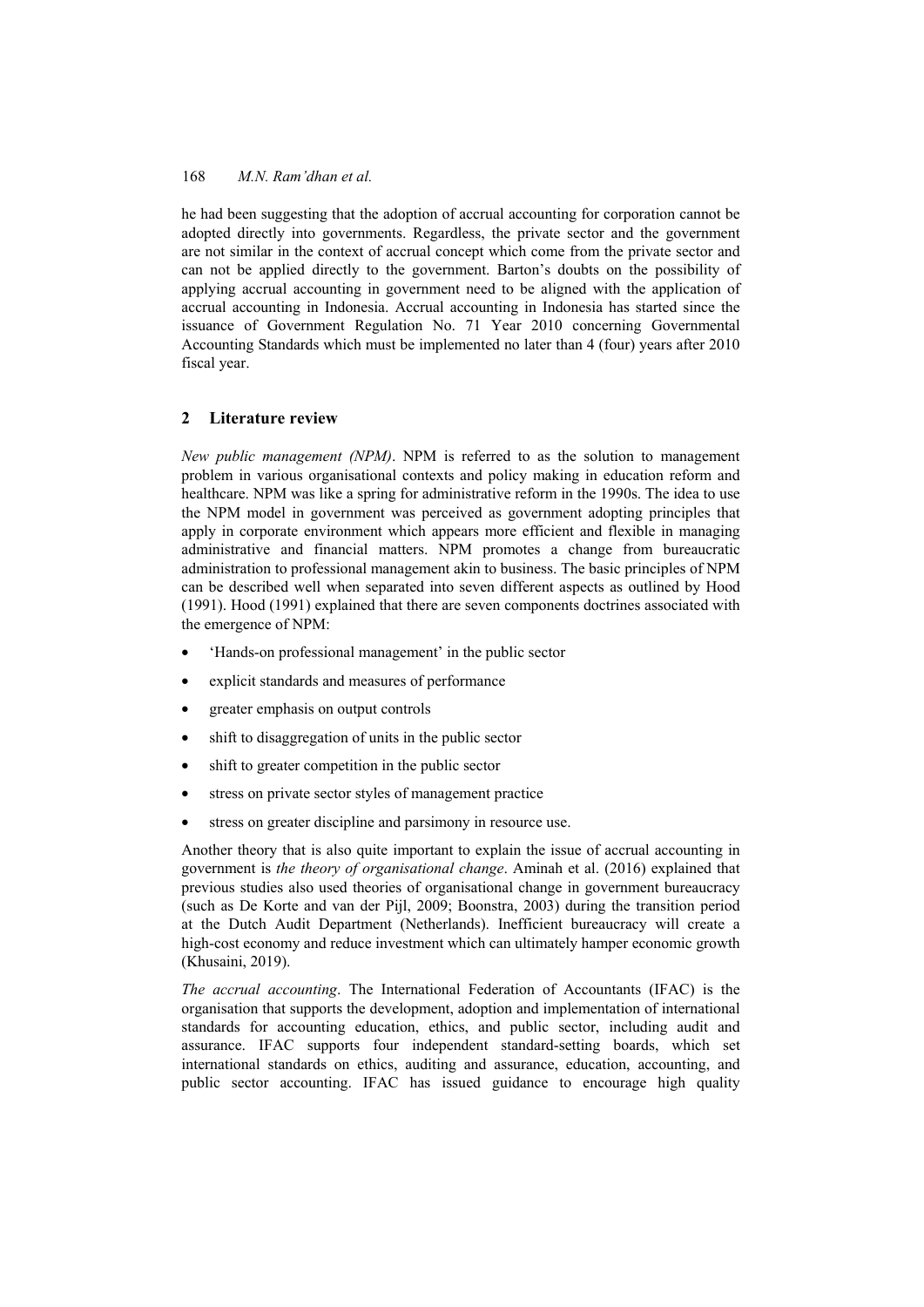performance in organisations through professional accountants in business and practice of accounting. IFAC defines accrual accounting as the basis of accounting in which transactions and other events are recognised when they occur (and not only when cash or its equivalent sashes are received or paid). Therefore, transactions and events are recorded in the accounting records and recognised in the financial statements of the period concerned. The elements recognised under accrual accounting are assets, liabilities, net assets/equity, revenue, and expenses (p.679). IFAC supports adoption of accrual accounting in the public sector, by issuing Handbook of International Public Sector Accounting Pronouncement, Volumes I and II, 2016.

If the concept of NPM and accrual accounting is implemented with harmony and mutual balance, government accounting will run ideally. The concept of accrual accounting encourages flexibility for local governments to arrange finance with NPM terminology. The obtained result is the flexibility of financial management which are professional, healthy, competitive, scalable, and controlled. Harun et al. (2015) explained that the accounting report has a series of rules and unclear accounting systems for local bureaucrats, who are just starting to understand the basics of accrual accounting especially those with no basis of accounting education. Most of the local government employees only have a small number of qualified accounting capabilities and are required to present financial statements not only by the government accounting standards but also the regulations issued by the Ministry of Home Affairs. NPM role in the reform of accrual accounting in government is well documented (Sevic, 2015), yet there was little evidence that the financial reform of the government managed to improve real accountability in public sector entities (Arnaboldi and Lapsley, 2009; Harun et al., 2015). The findings are surprising but supported by many other studies. However, not many studies discuss more about the treatment of accrual accounting in the accounts of the government's financial statements.

Most governments in many countries are trying to switch from cash accounting to accrual accounting, aiming to respond to the NPM. In other words, the issue of accrual-based accounting in government is a global issue and affecting also international market. Most countries expect to manage government finances just like corporate management that is focusing on performance (Hyndman and Connolly, 2011). In addition, the adoption of accrual accounting is expected to support the government to be more effective and efficient in decision-making. There is big hope of successful accrual accounting adoption for the government and this has raised fears over the success (Paulsson, 2006). However, not all countries successfully adopt the concept of accrual accounting. Hyndman and Connolly (2011) analysed the financial records of the government in the UK and interviewed several key actors who stated that accrual accounting in the public sector is a road rarely passed. In other words, accrual accounting cannot be implemented in all government financial transactions. Another study also found that accrual accounting is easier to handle on agency level (local government) in Sweden (Paulsson, 2006), and Pallot (2001) reported the same thing in the government of New Zealand.

Studies of doubt, conflict and ambiguity on the implementation of accrual accounting in government also has been carried out by Carnegie and West (2003); Arnaboldi and Lapsley (2009) by using ambiguity-conflict model perspective Matland (1995). In accrual adoption, Arnaboldi and Lapsley (2009) explained their major debate the benefits of accrual accounting in the public sector in general. The approach used by Arnaboldi and Lapsley (2009) in the study was a combined method, consistent with public document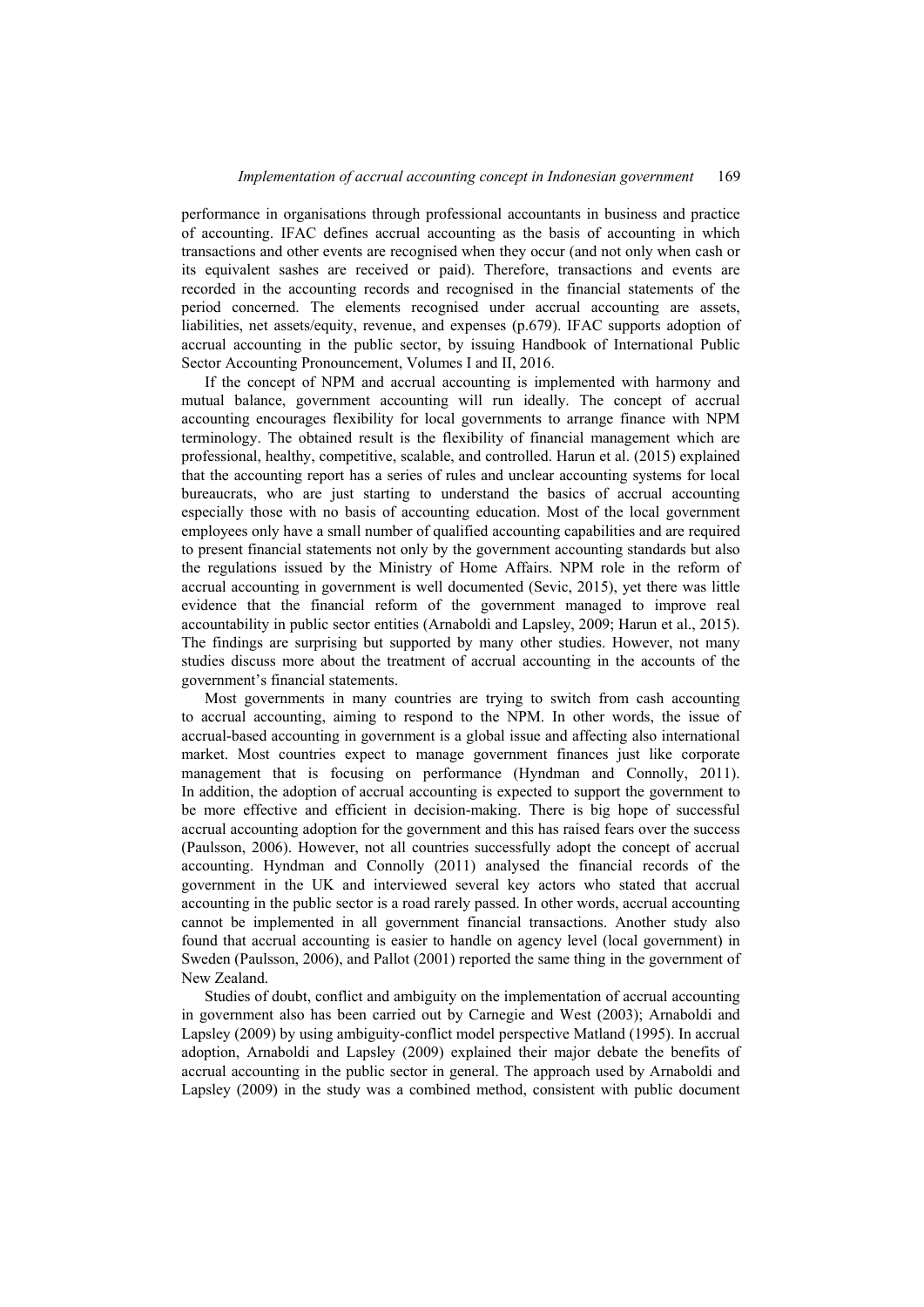analysis and surveys on capital supervisory accountant local authority (Inspectorate in Indonesia). Research by Arnaboldi and Lapsley (2009) revealed the results that the application of accrual accounting in government only has a minor impact on accrual information potential users. Carnegie and West (2003) challenged to have full accrual accounting unconditional implementation in the Australian public sector. Carnegie and West studies were focusing on the recognition and assessment for the purposes of financial reporting of public sector resources that are non-financial. Their study found that an effort to identify those resources on the monetary value in the financial statements of public sector organisations is an act that is contrived and inappropriate. The findings of these studies imply that the accrual accounting known in the corporation can only be implemented within a limited basis in government accounting.

## **3 Research method**

This study uses ambiguity-conflict model perspective with combined method: analysis of public documents and surveys on the inspectorate. This method has been used in previous research conducted by Harun et al. (2015) and Arnaboldi and Lapsley (2009), in which both conducted research analysis of government documents and surveys on the parties deem to provide depth in document review. The data used were the Lampung provincial government's financial statements. All existing accounts in the government financial statements were assessed to define if it fit into the concept of accrual accounting. Furthermore, the study resumed in the nominal amount on the related account with the purpose of finding the percentage of nominal accounts and accounts in the financial statements which are in line with the concept of accrual accounting.

## **4 Discussion**

Generally, the existence of receivable accounts and payable accounts is a proof that financial statements preparation process exists, which is affected by accrual accounting. The characteristic of the use of accrual basis in preparing the financial statements is the presence of receivable accounts (see Table 1) and debts/liabilities (see Table 2). Both accounts in the application of accrual accounting in the financial statements of local governments can be concluded as not pure accrual.

*Receivables*. Referring to the definition and the recognition of receivable account stated above, for revenue transfers from the central government on receivable accounts, accrual based recording method is excluded or not used. Table 1 shows the concept of accrual accounting for receivables. On the account of revenue recognition on the allocation of funds transfers from the central government to the regional government, in particular the general allocation fund (GAF) that is primarily designated to pay the salaries of civil servants in the area, if the recording is based on accrual accounting, once finance minister decree is issued or accepted, local governments are supposed to record the details of the allocation of transfers to regions and village fund as revenue on the debit side of receivable accounts. It is thus conducted for it has met the recognition criteria as described above. However, in reality it has not been performed as such.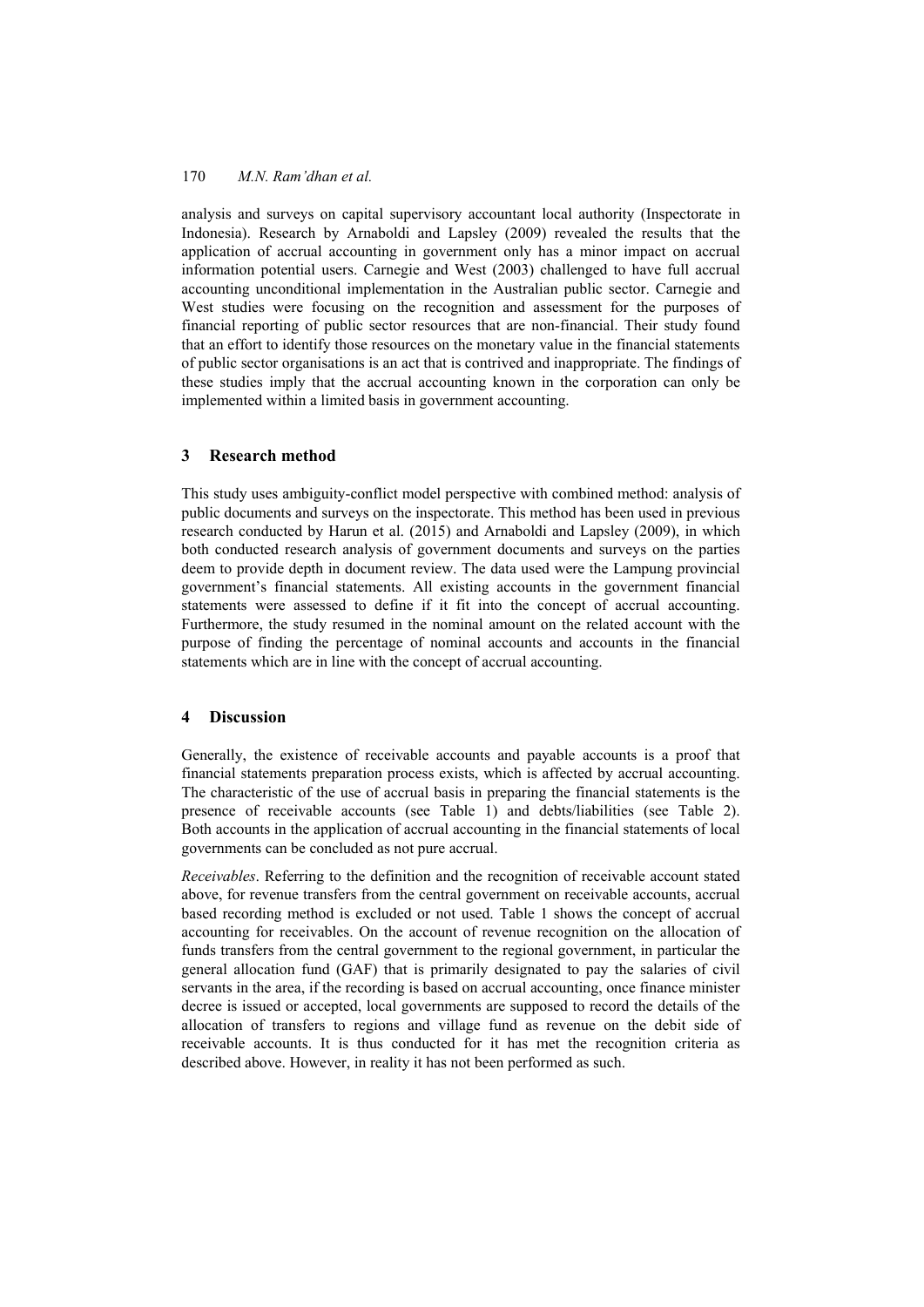| Account    | Definition                                                                                                                                                                                                                          | Recognition |                                                                                        |
|------------|-------------------------------------------------------------------------------------------------------------------------------------------------------------------------------------------------------------------------------------|-------------|----------------------------------------------------------------------------------------|
| Receivable | The amount of money that must be paid<br>to the local government and / or local<br>government rights that can be valued in<br>money as a result of agreement or others<br>as a result of legislation or other legal<br>consequence. | a<br>b      | Published decree; or<br>Notice of billing issued and billing                           |
|            |                                                                                                                                                                                                                                     | $\mathbf c$ | has been implemented; or<br>Has not been paid until the end of<br>the reporting period |
|            | Government Regulation No. 71/2010 of government accounting<br>Source:                                                                                                                                                               |             |                                                                                        |

**Table 1** Accrual accounting concept for receivable of government accounting standards of Indonesia

standards

| Account          | definition                                                                                                            | Recognition |                                                                                                                                                                                 |
|------------------|-----------------------------------------------------------------------------------------------------------------------|-------------|---------------------------------------------------------------------------------------------------------------------------------------------------------------------------------|
| Debt/liabilities | Obligations arising from a<br>past events which<br>resulted in outflow of<br>economic resources by<br>the government. | b<br>c      | Borrowed funds received by the government; or<br>The loan funds issued by the creditor in<br>accordance with the agreement of local<br>governments; or<br>As obligations arise. |
|                  | <i>Source</i> : Government Regulation No. 71/2010 of government accounting                                            |             |                                                                                                                                                                                 |

standards

Government financial record shows that supposedly in GAF, which will be distributed by the central government to the regions until the end of the year, there will be receivable in the form of GAF which has not been transferred to the region amounted to 1.94%. However, based on the provincial government's financial report/regency/city in Lampung region, there is no record of receivable on the GAF. Meanwhile, according to GAF contribution to total revenues achieved in each local government, provincial/district/city in Lampung region, on average there were 45.78% of total revenue managed and recorded at 16 provincial/district/city in Lampung region that are not in line with accrual concept.

*Studies and discussion related to the accrual accounting concept in receivable account:* 

- a There is a hidden discretion behind the inability of the government to apply accrual accounting concept in the GAF. It persistently appears that the predetermined GAF amount of allocations is not fully transferred to local governments in Lampung area.
- b There is a difference of 1.94% GAF that cannot be funded, which show the central government also avoids payable accounts to local government in the nominal amount.
- c Accrual concept for receivable accounts applies only for transactions that occur in the regional government. Examples are Hotel Income Taxes, which local governments can immediately admit the hotel tax revenue after the issuance of a tax assessment. Similarly, restaurant tax, a tax on land and building, and other incomes are local government revenue.

**Table 2** Accrual accounting concept for liabilities of government accounting standards of Indonesia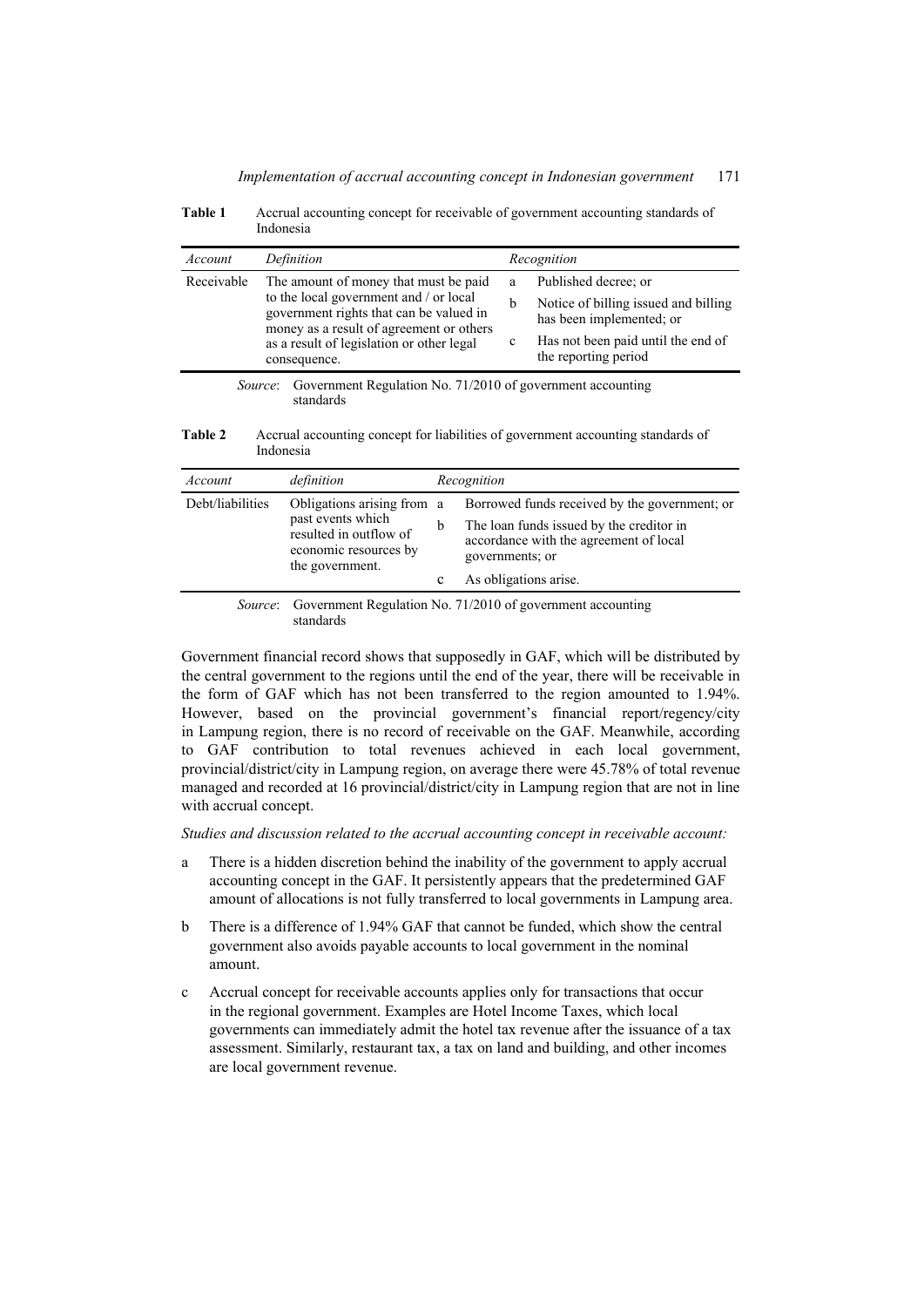For revenue recognition on the allocation of funds transfers from the central government to the regions, especially in this case the GAF which primarily designated to pay the salaries of civil servants in the area, accrual based recording should have been performed once finance minister decree about the details of the allocation fund transfers to regional and rural local governments is issued/accepted and recorded as receivable revenue on the side of debit, just like the treatment of the records of other types of income. However, such accrual recording is excluded revenue transfers from the central government.

*Debt (liabilities)*. Act No. 1 2004 about state treasury Article 3 paragraph (3), states that: "Every official is prohibited from spending at the expense of budget for national/region income and expenditure if the budget to finance these expenditures are not available or are not reasonably available". It means that governments are not allowed to carry out activities when the funds do not exist or in other words are not allowed debt. This indicates that the real concept of accrual accounting as a whole does not apply to payable accounts. Debt can arise from:

- transactions with exchange
- transactions without exchange, as required by law and the policies implemented, which have not been paid in full up to the reporting date
- events related to the government
- events recognised by the government (government-acknowledged events).

### *Studies and discussion related to the accrual accounting concept in debt account:*

- a The local government does not have the flexibility to do the actual expenditure. In other words, development activity in the region is highly dependent on the availability of government cash – if the funds are not yet available, no purchase can be made. Khusaini (2016) found that public sector spending (expenditure) has a direct positive effect on local economic development, although not all public sector expenditure indicators have an indirect effect on local economic development;
- b Development funds are mostly absorbed in the last quarter of the financial year.
- c Control of expenditure in the last quarter of the financial year is slower due to the wide extent of government activity.

This study had conducted an analysis of Bandar Lampung government financial records and interviewed several key actors in accrual accounting (regional inspectorate) to find that in the Indonesian government accrual based accounting is not yet implemented as it is in corporations. Accrual accounting implemented in government finances is confined to the revenue recognised coming from local governments and cannot be implemented for the revenue whose funds sourced from the central government. By doing so, in the reporting of the central government no debt will be found on local government. On the other hand, local government recorded debt in the accounts at the central government.

Based on the details of the allocation of GAFs by Province/Regency/City 2017 Fiscal Year issued by the Directorate General of Fiscal Balance, Ministry of Finance Republic of Indonesia, The Government of 'ABCD' Province obtained Allocation Funds of the General Allocation 2017 Fiscal Year of Rp.1,786,524,769, and based on the Allocation Details of Less Pay the General Allocation Fund for the 2016 Fiscal Year, there was an underpayment of the General Allocation Fund for the 2016 Fiscal Year to 'ABCD'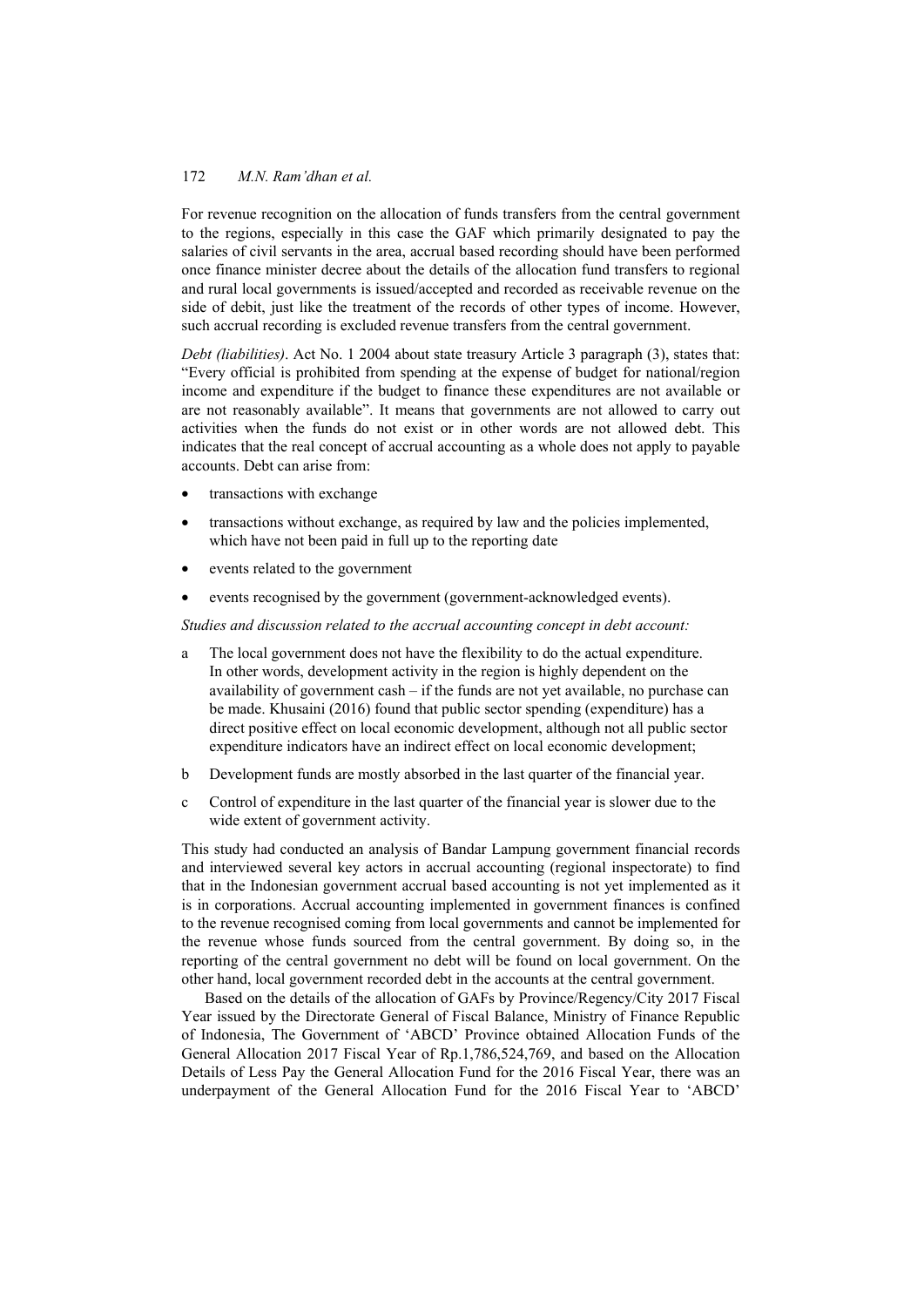Province in the amount of Rp.119,654,401,214. Thus, the General Allocation Fund received by the 'ABCD' Province in the 2017 Fiscal Year was Rp.1,906,179,170,214,00.

Based on the Audit Report of the Republic of Indonesia Number 31A/LHP/XVIII.BLP/05/2018 dated 31 May, 2018, the realisation of the General Allocation Fund received by 'ABCD' Province in the 2017 Fiscal Year was only Rp.1,851,595,354,000.00 or only 95.14%, as shown in Table 3.

**Table 3** Province 'ABCD' budget realisation report (for the periods 31 December, 2017 and 2016) (see online version for colours)

|                          | (In Rupiah)                                                                                                         |                          |                                                                       |                          |                                                         |  |  |
|--------------------------|---------------------------------------------------------------------------------------------------------------------|--------------------------|-----------------------------------------------------------------------|--------------------------|---------------------------------------------------------|--|--|
| <b>NO</b>                | <b>DESCRIPTION</b>                                                                                                  | BUDGET 2017              | <b>REALIZATION 2017</b>                                               | $\%$                     | <b>REALIZATION 2016</b>                                 |  |  |
|                          |                                                                                                                     |                          |                                                                       |                          |                                                         |  |  |
| $\overline{2}$<br>3<br>4 | <b>IREVENUE</b><br><br><b>TRANSFER REVENUE</b><br><b>CENTRAL GOVERNMENT TRANSFER REVENUE-BALANCE</b><br><b>FUND</b> | <b>XXX</b>               | <b>XXX</b>                                                            | <b>XXX</b>               | <b>XXX</b>                                              |  |  |
| 5<br>6                   | .<br>General Allocation Fund<br>                                                                                    | <b>XXX</b><br><b>XXX</b> | <b>XXX</b><br>1.946.179.170.214.00 1.851.595.354.000.00<br><b>XXX</b> | <b>XXX</b><br><b>XXX</b> | <b>XXX</b><br>95.14% 1.321.679.032.000.00<br><b>XXX</b> |  |  |

There should have been a Central Government General Allocation Funds Receivable to the Provincial Government amounting to Rp.54,583,816,214.00, but in the "ABCD" Provincial Government Balance Sheet as of 31 December, 2017 presented in the Audit Report of the Republic of Indonesia Number 31A/LHP/XVIII.BLP/05/2018 dated 31 May, 2018 there was no Central Government General Allocation Funds Receivable presented to the Provincial Government, as shown in Table 4.

**Table 4** Province 'ABCD' balance sheet (31 December, 2017 and 2016) (see online version for colours)

|           | (in Rupian)                           |                     |                                          |  |  |  |
|-----------|---------------------------------------|---------------------|------------------------------------------|--|--|--|
| <b>NO</b> | <b>Description</b>                    | 2017                | 2016                                     |  |  |  |
|           |                                       | 3                   | 4                                        |  |  |  |
| 2         | <b>ASSET</b><br><b>ICURRENT ASSET</b> |                     |                                          |  |  |  |
|           |                                       |                     |                                          |  |  |  |
| 3         | .                                     | <b>XXX</b>          | XXX.                                     |  |  |  |
| 4         | <b>Tax Receivables</b>                | 261.881.755.825.40  | 237.989.972.415,00                       |  |  |  |
| 5         | Allowance for Tax Receivables         |                     | -153.022.579.699.60 - 148.446.454.163.64 |  |  |  |
| 6         | Receivables Levies                    | 5.275.560.193,00    | 5.250.870.625,00                         |  |  |  |
|           | Allowance for Levies Receivables      | $-2.785.217.826.00$ | -1.986.076.564.80                        |  |  |  |
| 8         | .                                     | XXX                 | <b>XXX</b>                               |  |  |  |

The results of this study indicate that in certain accounts in the financial statements of the regions, the concept of accrual accounting cannot be applied. In other words, the existing implementation in the current government accounting in Indonesia has not fully performed accrual accounting. This study is in line with studies carried out in Sweden (Paulsson, 2006) and in New Zealand (Pallot, 2001) which explain that accrual accounting is more easily applied at the agency level (local government) than at the principle level (the central government). Similarly, research in the UK (Hyndman and Connolly, 2011) found that accrual accounting is a road rarely passed by government finances. All of these studies indicate that the accrual accounting implemented in the current government is not a concept as defined by IFAC: basic accounting in which transactions and events are recognised when they occur (and not only when cash or its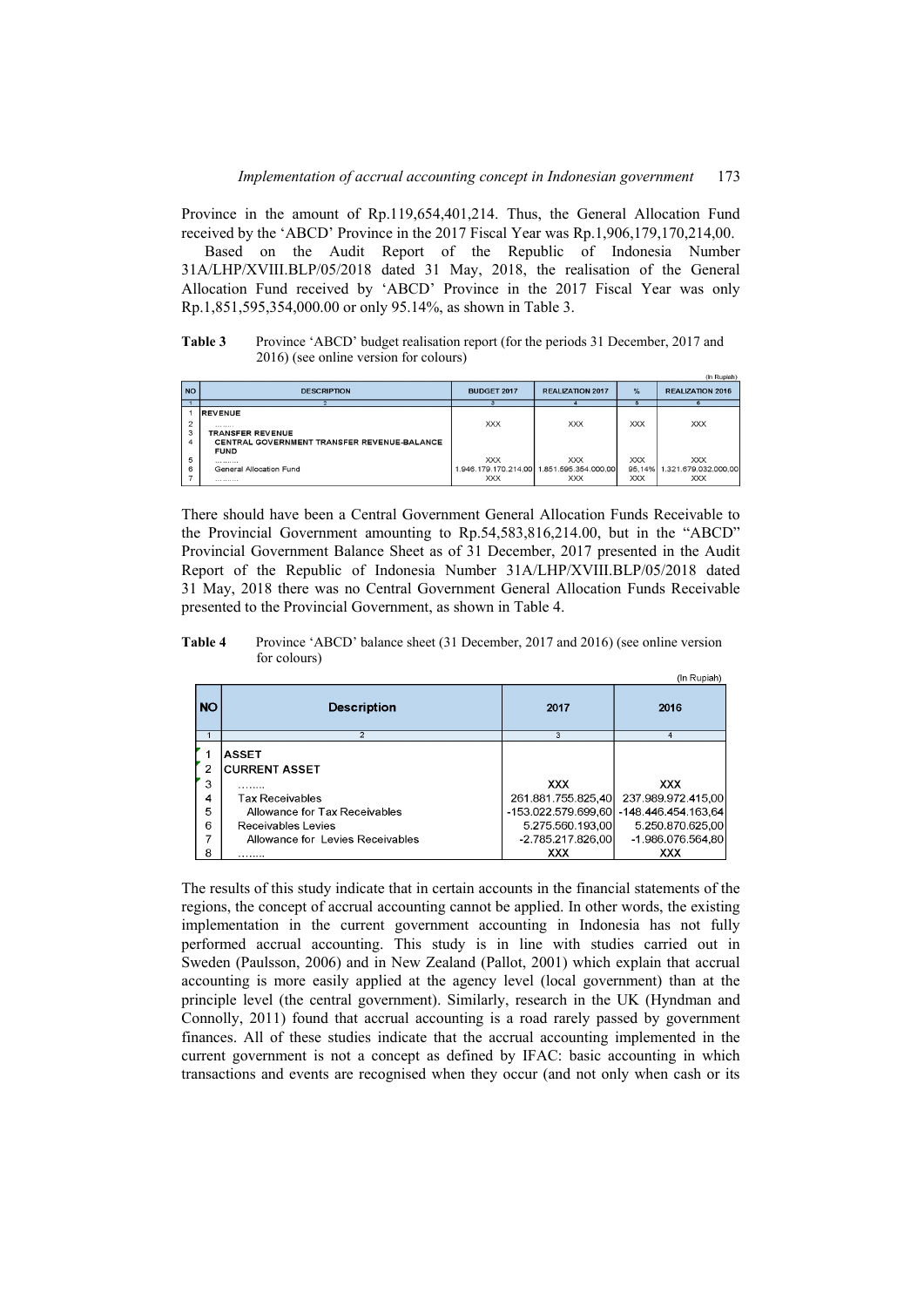equivalent is received or paid). Thus, the purpose of the implementation of accrual accounting as a driver of high-quality organisational performance by involving professional accountant in business and accounting practices needs to be questioned. Furthermore, previous research in Indonesia on the issue of accrual-based accounting still has not shown support for the quality of financial statements (Gamayuni, 2018), even local governments do not understand the benefits of accrual-based accounting (Mulyani et al., 2018).

Thus, if the Indonesian government still intends to use the term accrual in the current financial system, the government must have the courage to redefine, bring up an accrual account, and allow regions to carry out other accrual activities. Uçar and Yereli (2017) who found a re-discussion based on the Ottoman Justice court order (between the 17th and 18th centuries), discussed the regulations almost 300 years ago in the history of the Turkish economy for they were considered to still be relevant in current regulations. Indonesian government could revisit the concept of accruals implemented only four years ago, so that they are harmonious with the actual concepts.

### **5 Conclusions and suggestions**

By considering a review of the implementation of the concept of accrual accounting in the government, we can conclude that the concept of accrual accounting in the government is not implemented as intended. In terms of receivable accounts, local governments never recorded GAF as revenue by recording it as receivables on the debit side. Meanwhile, for the payable accounts, local governments absolutely cannot purchase without the outlay of cash. The government's perspective should be redefined whether government accounting in Indonesia has adopted accrual accounting. We boldly admit that until today, the accounting rule in Indonesia is still in a period of 'toward an accrual' implementation as it is accrued in accordance to accrual basis. By using accounting concepts for corporate, government use of accounting concepts will increase the flexibility of purchases and avoid the accumulation of budget spending in the final quarter of the financial year. Thus, control of the use and expenditure of state money can be more optimal.

### **Acknowledgements**

This paper received funding from the Local Government of Bandar Lampung City. A valuable discussion with the Regional Inspectorate and also all the fellow practitioners of the Government Accounting Lecturer Forum have added to the quality of this paper. For that, we are glad to say thank you.

### **References**

Aminah, Lindrianasari and Rosmiati (2016) 'Good government governance and opinions of the audit board of Republik Indonesia', *Int. J. Monetary Economics and Finances*, Vol. 9, No. 2, pp.198–221.

Arnaboldi, M. and Lapsley, I. (2009) 'On the implementation of accrual accounting: a study of conflict and ambiguity', *European Accounting Review Journal*, Vol. 18, No. 4, pp.809–836.